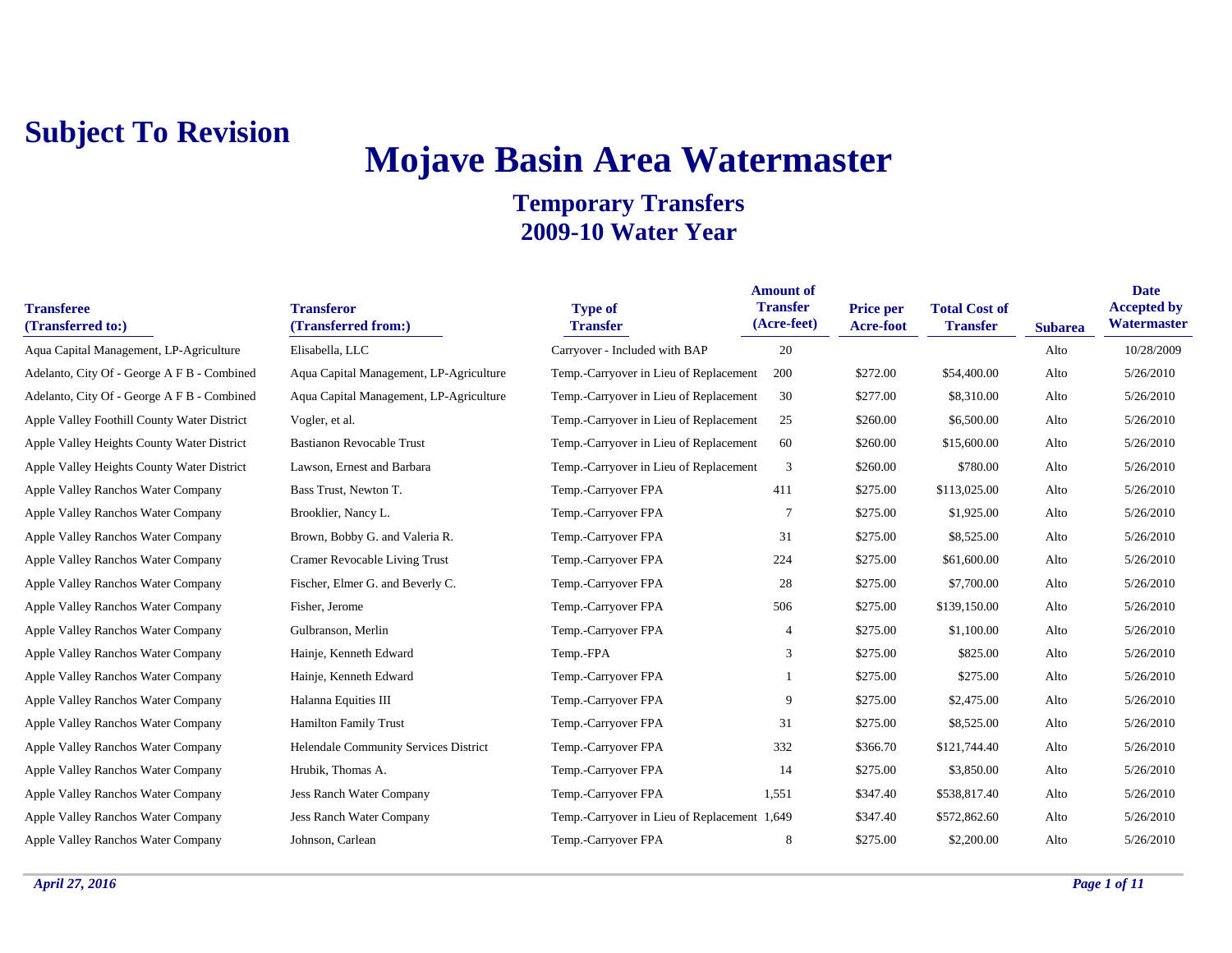# **Mojave Basin Area Watermaster**

| <b>Transferee</b><br>(Transferred to:)  | <b>Transferor</b><br>(Transferred from:)    | <b>Type of</b><br><b>Transfer</b>      | <b>Amount of</b><br><b>Transfer</b><br>(Acre-feet) | <b>Price per</b><br><b>Acre-foot</b> | <b>Total Cost of</b><br><b>Transfer</b> | <b>Subarea</b> | <b>Date</b><br><b>Accepted by</b><br><b>Watermaster</b> |
|-----------------------------------------|---------------------------------------------|----------------------------------------|----------------------------------------------------|--------------------------------------|-----------------------------------------|----------------|---------------------------------------------------------|
| Apple Valley Ranchos Water Company      | Johnson, Ronald                             | Temp.-Carryover FPA                    | 25                                                 | \$275.00                             | \$6,875.00                              | Alto           | 5/26/2010                                               |
| Apple Valley Ranchos Water Company      | Lake Arrowhead Community Services District  | Temp.-Carryover FPA                    | 525                                                | \$275.00                             | \$144,375.00                            | Alto           | 5/26/2010                                               |
| Apple Valley Ranchos Water Company      | Perry, Thomas A.                            | Temp.-Carryover FPA                    | 3                                                  | \$275.00                             | \$825.00                                | Alto           | 5/26/2010                                               |
| Apple Valley Ranchos Water Company      | Polich, Lee and Donna                       | Temp.-Carryover FPA                    | 49                                                 | \$275.00                             | \$13,475.00                             | Alto           | 5/26/2010                                               |
| Apple Valley Ranchos Water Company      | Reed, Delbert E. and Linda                  | Temp.-Carryover FPA                    | 71                                                 | \$275.00                             | \$19,525.00                             | Alto           | 5/26/2010                                               |
| Apple Valley Ranchos Water Company      | Storm, Randall                              | Temp.-Carryover FPA                    | 50                                                 | \$275.00                             | \$13,750.00                             | Alto           | 5/26/2010                                               |
| Apple Valley Ranchos Water Company      | Sudmeier, Glenn W.                          | Temp.-Carryover FPA                    | 12                                                 | \$275.00                             | \$3,300.00                              | Alto           | 5/26/2010                                               |
| Apple Valley Ranchos Water Company      | Thompson Living Trust, James A. and Sula B. | Temp.-Carryover FPA                    | 327                                                | \$275.00                             | \$89,925.00                             | Alto           | 5/26/2010                                               |
| Apple Valley Ranchos Water Company      | Thrasher, Gary                              | Temp.-Carryover FPA                    | 220                                                | \$275.00                             | \$60,500.00                             | Alto           | 5/26/2010                                               |
| Apple Valley Ranchos Water Company      | Vogler, et al.                              | Temp.-Carryover FPA                    | 25                                                 | \$275.00                             | \$6,875.00                              | Alto           | 5/26/2010                                               |
| Apple Valley Ranchos Water Company      | <b>Wagner Family Trust</b>                  | Temp.-Carryover FPA                    | 980                                                | \$275.00                             | \$269,500.00                            | Alto           | 5/26/2010                                               |
| Apple Valley Ranchos Water Company      | West, Howard and Suzy                       | Temp.-Carryover FPA                    | 58                                                 | \$275.00                             | \$15,950.00                             | Alto           | 5/26/2010                                               |
| Apple Valley Ranchos Water Company      | West, Jimmie E. and Nancy D.                | Temp.-Carryover FPA                    | 7                                                  | \$275.00                             | \$1,925.00                              | Alto           | 5/26/2010                                               |
| Apple Valley View Mutual Water Company  | Lawson, Ernest and Barbara                  | Temp.-Carryover in Lieu of Replacement | 8                                                  | \$260.00                             | \$2,080.00                              | Alto           | 5/26/2010                                               |
| Aqua Capital Management, LP-Agriculture | Abbond, Edward                              | Temp.-FPA                              |                                                    | \$200.00                             | \$200.00                                | Alto           | 5/26/2010                                               |
| Aqua Capital Management, LP-Agriculture | <b>Basura Family Trust</b>                  | Temp.-Carryover FPA                    | 8                                                  | \$265.00                             | \$2,120.00                              | Alto           | 5/26/2010                                               |
| Aqua Capital Management, LP-Agriculture | Beebe, Robert W. and Dorothy K.             | Temp.-Carryover FPA                    | 29                                                 | \$250.00                             | \$7,250.00                              | Alto           | 5/26/2010                                               |
| Aqua Capital Management, LP-Agriculture | Brown, Jennifer                             | Temp.-Carryover FPA                    | 25                                                 | \$250.00                             | \$6,250.00                              | Alto           | 5/26/2010                                               |
| Aqua Capital Management, LP-Agriculture | Dolch, Robert and Judy                      | Temp.-Carryover FPA                    | 75                                                 | \$250.00                             | \$18,750.00                             | Alto           | 5/26/2010                                               |
| Aqua Capital Management, LP-Agriculture | Elisabella, LLC                             | Temp.-Carryover FPA                    | 44                                                 | \$250.00                             | \$11,000.00                             | Alto           | 5/26/2010                                               |
| Aqua Capital Management, LP-Agriculture | Luckey, Manley J.                           | Temp.-Carryover FPA                    | $\overline{4}$                                     | \$250.00                             | \$1,000.00                              | Alto           | 5/26/2010                                               |
| Aqua Capital Management, LP-Agriculture | Rancho Las Flores, LLC                      | Temp.-Carryover FPA                    | 600                                                | \$260.00                             | \$156,000.00                            | Alto           | 5/26/2010                                               |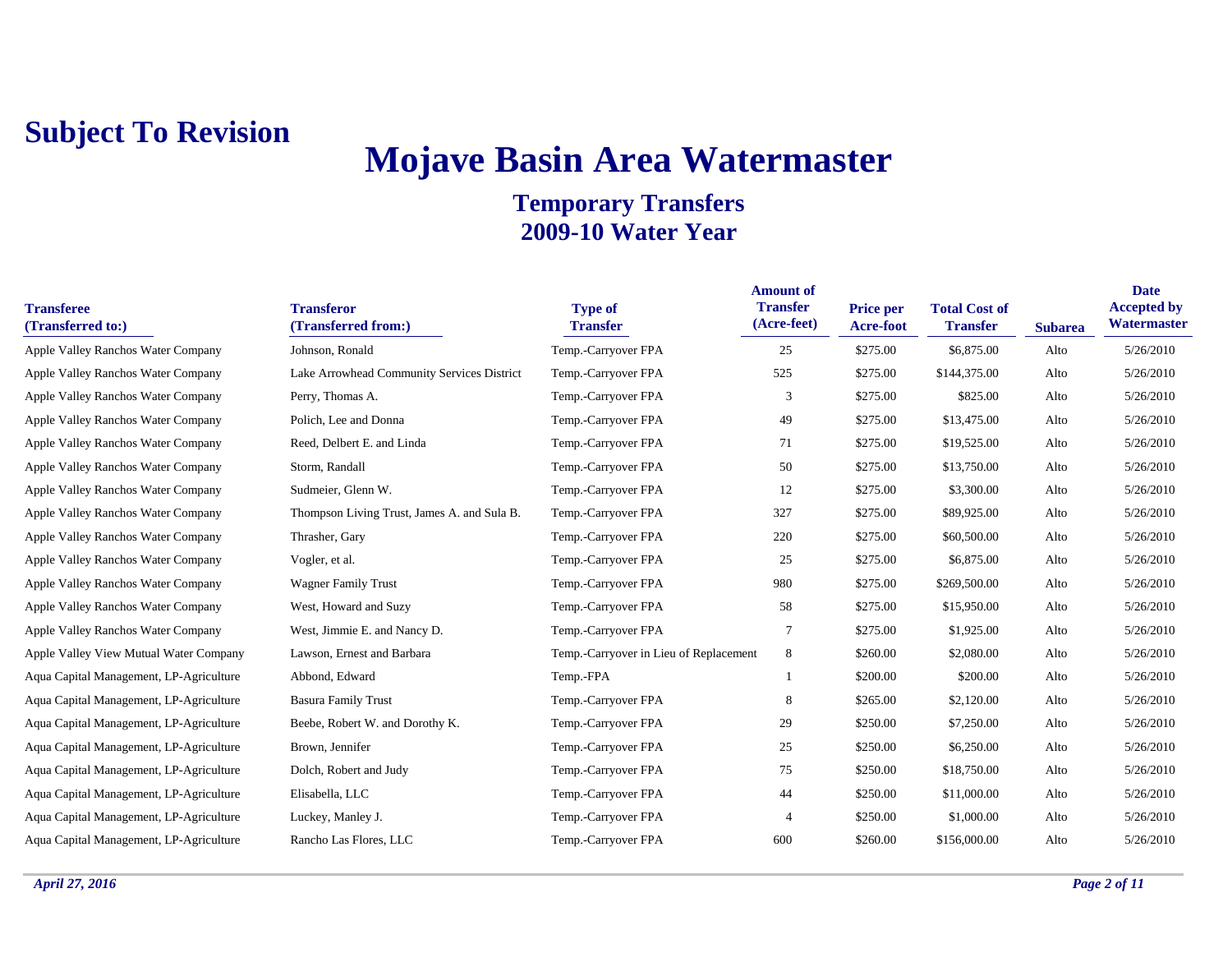# **Mojave Basin Area Watermaster**

| <b>Transferee</b><br>(Transferred to:)         | <b>Transferor</b><br>(Transferred from:)    | <b>Type of</b><br><b>Transfer</b>            | <b>Amount of</b><br><b>Transfer</b><br>(Acre-feet) | <b>Price per</b><br>Acre-foot | <b>Total Cost of</b><br><b>Transfer</b> | <b>Subarea</b> | <b>Date</b><br><b>Accepted by</b><br>Watermaster |
|------------------------------------------------|---------------------------------------------|----------------------------------------------|----------------------------------------------------|-------------------------------|-----------------------------------------|----------------|--------------------------------------------------|
| Aqua Capital Management, LP-Agriculture        | Sapp, Robert D. and Lee, Teresa J.          | Temp.-Carryover FPA                          | 21                                                 | \$255.00                      | \$5,355.00                              | Alto           | 5/26/2010                                        |
| Aqua Capital Management, LP-Agriculture        | Van Berg, Jack C.                           | Temp.-Carryover FPA                          | 259                                                | \$250.00                      | \$64,750.00                             | Alto           | 5/26/2010                                        |
| Golden State Water Company                     | American States Water Company               | Temp.-Carryover FPA                          |                                                    | \$275.00                      | \$275.00                                | Alto           | 5/26/2010                                        |
| Golden State Water Company                     | American States Water Company               | Temp.-Carryover in Lieu of Replacement       | 599                                                | \$275.00                      | \$164,725.00                            | Alto           | 5/26/2010                                        |
| Golden State Water Company                     | Helendale Community Services District       | Temp.-Carryover in Lieu of Replacement       | 5                                                  | \$325.00                      | \$1,625.00                              | Alto           | 5/26/2010                                        |
| Helendale Community Services District          | Harrison, Connie and Harold                 | Temp.-Carryover FPA                          | 43                                                 | \$220.00                      | \$9,460.00                              | Alto           | 5/26/2010                                        |
| <b>Helendale Community Services District</b>   | Riverside Cement Company - Agriculture      | Temp.-Carryover FPA                          | 187                                                | \$220.00                      | \$41,140.00                             | Alto           | 5/26/2010                                        |
| Helendale Community Services District          | Riverside Cement Company - Oro Grande Plant | Temp.-Carryover FPA                          | 1,123                                              | \$220.00                      | \$247,060.00                            | Alto           | 5/26/2010                                        |
| Hesperia Water District                        | Aqua Capital Management, LP-Industrial      | Temp.-Carryover in Lieu of Replacement       | 289                                                | \$372.00                      | \$107,508.00                            | Alto           | 5/26/2010                                        |
| Hesperia Water District                        | Rancho Las Flores, LLC                      | Temp.-Carryover in Lieu of Replacement 3,975 |                                                    | \$255.00                      | \$1,013,625.00                          | Alto           | 5/26/2010                                        |
| Hesperia Water District                        | <b>Summit Valley Ranch</b>                  | Temp.-Carryover in Lieu of Replacement       | 261                                                | \$250.00                      | \$65,250.00                             | Alto           | 5/26/2010                                        |
| Langley, James                                 | Johnston, Harriet and Johnston, Lawrence W. | Temp.-Carryover FPA                          | 23                                                 | \$240.00                      | \$5,520.00                              | Alto           | 5/26/2010                                        |
| Langley, James                                 | Kemper Campbell Ranch                       | Temp.-Carryover FPA                          | 274                                                | \$230.00                      | \$63,020.00                             | Alto           | 5/26/2010                                        |
| Mariana Ranchos County Water District          | <b>Beinschroth Family Trust</b>             | Temp.-Carryover in Lieu of Replacement       | 60                                                 | \$275.00                      | \$16,500.00                             | Alto           | 5/26/2010                                        |
| Mariana Ranchos County Water District          | Udderly Gold Farms, LLC                     | Temp.-Carryover in Lieu of Replacement       | 22                                                 | \$250.00                      | \$5,500.00                              | Alto           | 5/26/2010                                        |
| Phelan Piñon Hills Community Services District | Aqua Capital Management, LP-Agriculture     | Temp.-Carryover in Lieu of Replacement       | 72                                                 | \$277.00                      | \$19,944.00                             | Alto           | 5/26/2010                                        |
| Rancheritos Mutual Water Company               | Aqua Capital Management, LP-Agriculture     | Temp.-Carryover in Lieu of Replacement       | 37                                                 | \$275.00                      | \$10,175.00                             | Alto           | 5/26/2010                                        |
| San Bernardino County Service Area 64          | Aqua Capital Management, LP-Agriculture     | Temp.-Carryover in Lieu of Replacement       | 200                                                | \$260.00                      | \$52,000.00                             | Alto           | 5/26/2010                                        |
| San Bernardino County Service Area 64          | CDFG - Mojave Narrows Regional Park         | Temp.-Carryover in Lieu of Replacement       | 525                                                | \$245.00                      | \$128,625.00                            | Alto           | 5/26/2010                                        |
| San Bernardino County Service Area 64          | Dora Land, Inc.                             | Temp.-Carryover in Lieu of Replacement       | 12                                                 | \$250.00                      | \$3,000.00                              | Alto           | 5/26/2010                                        |
| San Bernardino County Service Area 64          | Helendale Community Services District       | Temp.-Carryover in Lieu of Replacement       | 185                                                | \$340.00                      | \$62,900.00                             | Alto           | 5/26/2010                                        |
| San Bernardino County Service Area 64          | Low, Dean                                   | Temp.-Carryover in Lieu of Replacement       | 160                                                | \$260.00                      | \$41,600.00                             | Alto           | 5/26/2010                                        |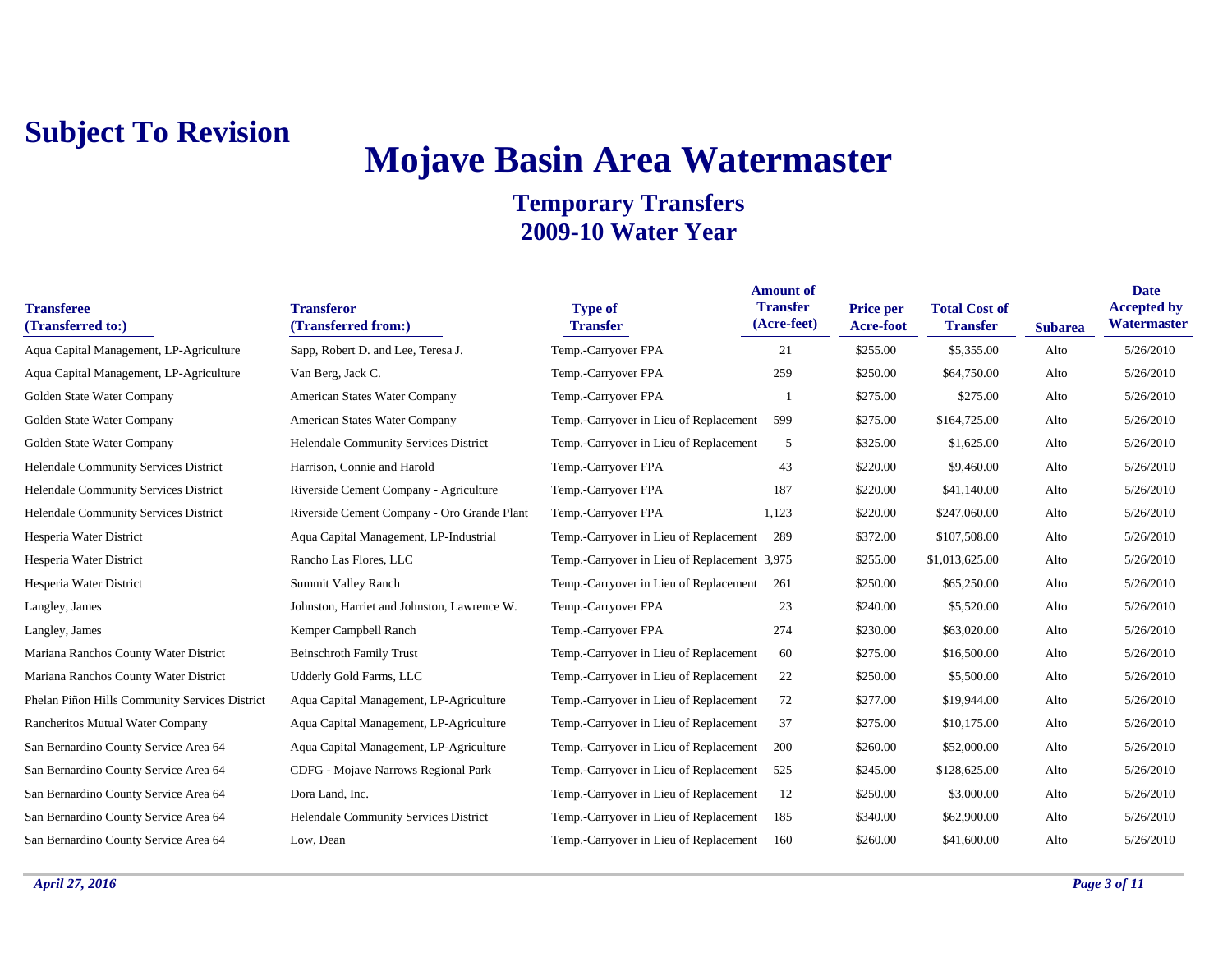# **Mojave Basin Area Watermaster**

| <b>Transferee</b><br>(Transferred to:)   | <b>Transferor</b><br>(Transferred from:) | <b>Type of</b><br><b>Transfer</b>          | <b>Amount of</b><br><b>Transfer</b><br>(Acre-feet) | Price per<br>Acre-foot | <b>Total Cost of</b><br><b>Transfer</b> | <b>Subarea</b> | <b>Date</b><br><b>Accepted by</b><br>Watermaster |
|------------------------------------------|------------------------------------------|--------------------------------------------|----------------------------------------------------|------------------------|-----------------------------------------|----------------|--------------------------------------------------|
| San Bernardino County Service Area 64    | Rancho Las Flores, LLC                   | Temp.-Carryover in Lieu of Replacement 200 |                                                    | \$260.00               | \$52,000.00                             | Alto           | 5/26/2010                                        |
| San Bernardino County Service Area 70J   | Ades, John and Devon                     | Temp.-Carryover in Lieu of Replacement     | 24                                                 | \$260.00               | \$6,240.00                              | Alto           | 5/26/2010                                        |
| San Bernardino County Service Area 70J   | Agcon, Inc.                              | Temp.-Carryover in Lieu of Replacement     | 99                                                 | \$250.00               | \$24,750.00                             | Alto           | 5/26/2010                                        |
| San Bernardino County Service Area 70J   | Aqua Capital Management, LP-Agriculture  | Temp.-Carryover in Lieu of Replacement     | 200                                                | \$260.00               | \$52,000.00                             | Alto           | 5/26/2010                                        |
| San Bernardino County Service Area 70J   | Helendale Community Services District    | Temp.-Carryover in Lieu of Replacement     | 136                                                | \$340.00               | \$46,240.00                             | Alto           | 5/26/2010                                        |
| San Bernardino County Service Area 70J   | Hi-Grade Materials Company               | Temp.-Carryover in Lieu of Replacement     | 82                                                 | \$250.00               | \$20,500.00                             | Alto           | 5/26/2010                                        |
| San Bernardino County Service Area 70J   | Langley, James                           | Temp.-Carryover in Lieu of Replacement     | 23                                                 | \$260.00               | \$5,980.00                              | Alto           | 5/26/2010                                        |
| San Bernardino County Service Area 70J   | Langley, James                           | Temp.-Carryover in Lieu of Replacement     | 200                                                | \$260.00               | \$52,000.00                             | Alto           | 5/26/2010                                        |
| San Bernardino County Service Area 70J   | Langley, James                           | Temp.-Carryover in Lieu of Replacement     | 74                                                 | \$260.00               | \$19,240.00                             | Alto           | 5/26/2010                                        |
| San Bernardino County Service Area 70J   | Langley, James                           | Temp.-Carryover in Lieu of Replacement     | $\overline{4}$                                     | \$250.00               | \$1,000.00                              | Alto           | 5/26/2010                                        |
| San Bernardino County Service Area 70J   | Nunn, Donald and Pearl                   | Temp.-Carryover in Lieu of Replacement     | 27                                                 | \$245.00               | \$6,615.00                              | Alto           | 5/26/2010                                        |
| San Bernardino County Service Area 70J   | Pearl, Alice                             | Temp.-Carryover in Lieu of Replacement     | 118                                                | \$260.00               | \$30,680.00                             | Alto           | 5/26/2010                                        |
| San Bernardino County Service Area 70J   | San Bernardino County Service Area 42    | Temp.-Carryover in Lieu of Replacement     | 191                                                | \$260.00               | \$49,660.00                             | Alto           | 5/26/2010                                        |
| San Bernardino County Service Area 70J   | <b>Wyatt Family Trust</b>                | Temp.-Carryover in Lieu of Replacement     | 56                                                 | \$260.00               | \$14,560.00                             | Alto           | 5/26/2010                                        |
| <b>Silver Lakes Association</b>          | Helendale Community Services District    | Temp.-Carryover in Lieu of Replacement     | 597                                                | \$325.00               | \$194,025.00                            | Alto           | 5/26/2010                                        |
| Spring Valley Lake Association           | Aqua Capital Management, LP-Agriculture  | Temp.-Carryover in Lieu of Replacement     | 250                                                | \$262.00               | \$65,500.00                             | Alto           | 5/26/2010                                        |
| Spring Valley Lake Association           | Aqua Capital Management, LP-Industrial   | Temp.-Carryover in Lieu of Replacement     | 158                                                | \$357.00               | \$56,406.00                             | Alto           | 5/26/2010                                        |
| Spring Valley Lake Association           | <b>Beinschroth Family Trust</b>          | Temp.-Carryover in Lieu of Replacement     | 50                                                 | \$275.00               | \$13,750.00                             | Alto           | 5/26/2010                                        |
| <b>Summers Family Trust</b>              | Frazier, et al.                          | Temp.-Carryover in Lieu of Replacement     | 40                                                 | \$1.00                 | \$40.00                                 | Alto           | 5/26/2010                                        |
| <b>Summers Family Trust</b>              | <b>Hamilton Family Trust</b>             | Temp.-Carryover in Lieu of Replacement     | 3                                                  | \$275.00               | \$825.00                                | Alto           | 5/26/2010                                        |
| Thunderbird County Water District        | <b>Beinschroth Family Trust</b>          | Temp.-Carryover in Lieu of Replacement     | 63                                                 | \$275.00               | \$17,325.00                             | Alto           | 5/26/2010                                        |
| Victor Valley Community College District | <b>Beinschroth Family Trust</b>          | Temp.-Carryover in Lieu of Replacement     | 326                                                | \$275.00               | \$89,650.00                             | Alto           | 5/26/2010                                        |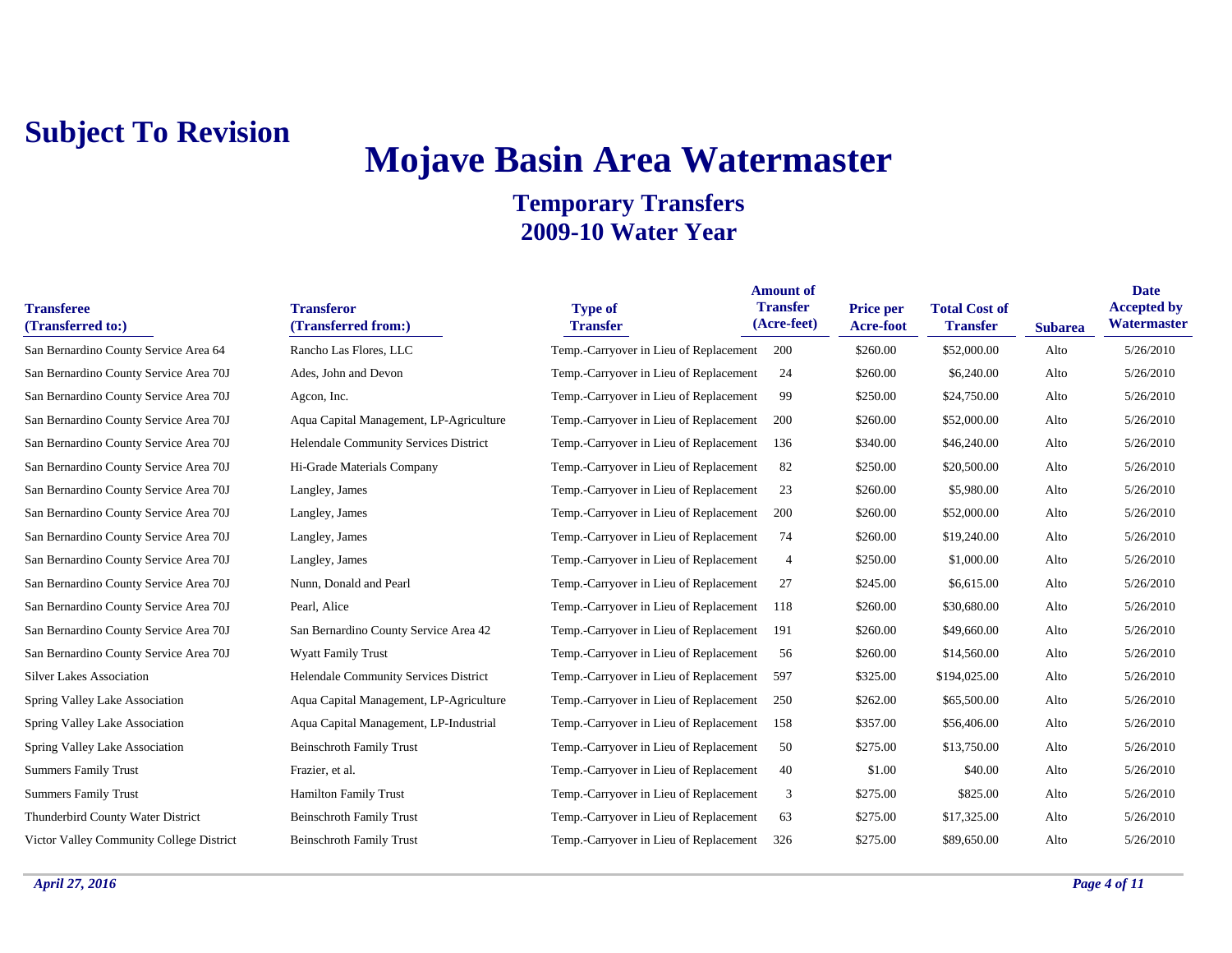# **Mojave Basin Area Watermaster**

| <b>Transferee</b><br>(Transferred to:)         | <b>Transferor</b><br>(Transferred from:)    | <b>Type of</b><br><b>Transfer</b>      | <b>Amount of</b><br><b>Transfer</b><br>(Acre-feet) | Price per<br><b>Acre-foot</b> | <b>Total Cost of</b><br><b>Transfer</b> | <b>Subarea</b> | <b>Date</b><br><b>Accepted by</b><br><b>Watermaster</b> |
|------------------------------------------------|---------------------------------------------|----------------------------------------|----------------------------------------------------|-------------------------------|-----------------------------------------|----------------|---------------------------------------------------------|
| Victor Valley Memorial Park                    | Johnston, Harriet and Johnston, Lawrence W. | Temp.-Carryover in Lieu of Replacement | 75                                                 | \$240.00                      | \$18,000.00                             | Alto           | 5/26/2010                                               |
| Victorville Water District, ID#1               | Aqua Capital Management, LP-Agriculture     | Temp.-Carryover FPA                    | 211                                                | \$277.00                      | \$58,447.00                             | Alto           | 5/26/2010                                               |
| Victorville Water District, ID#1               | Aqua Capital Management, LP-Agriculture     | Temp.-Carryover FPA                    | 1,000                                              | \$277.00                      | \$277,000.00                            | Alto           | 5/26/2010                                               |
| Wood, Michael and Denise                       | Thrasher, Gary                              | Temp.-Carryover in Lieu of Replacement | 39                                                 | \$260.00                      | \$10,140.00                             | Alto           | 5/26/2010                                               |
| Apple Valley Ranchos Water Company             | <b>Abbott Family Trust</b>                  | Temp.-Carryover FPA                    | 42                                                 | \$275.00                      | \$11,550.00                             | Alto           | 7/28/2010                                               |
| Apple Valley Ranchos Water Company             | Apple Valley, Town Of                       | Temp.-Carryover FPA                    | 79                                                 | \$0.00                        | \$0.00                                  | Alto           | 7/28/2010                                               |
| Apple Valley Ranchos Water Company             | Apple Valley, Town Of                       | Temp.-Carryover FPA                    | 26                                                 | \$366.70                      | \$9,534.20                              | Alto           | 7/28/2010                                               |
| Apple Valley Ranchos Water Company             | Bunnell, Dick                               | Temp.-Carryover FPA                    | 18                                                 | \$275.00                      | \$4,950.00                              | Alto           | 7/28/2010                                               |
| Apple Valley Ranchos Water Company             | Holway Family Irrevocable Trust             | Temp.-Carryover FPA                    | 24                                                 | \$275.00                      | \$6,600.00                              | Alto           | 7/28/2010                                               |
| Aqua Capital Management, LP-Agriculture        | LHC Alligator, LLC                          | Temp.-FPA                              | 399                                                | \$245.00                      | \$97,755.00                             | Alto           | 7/28/2010                                               |
| Apple Valley Ranchos Water Company             | Thrasher, Gary                              | Temp.-Carryover FPA                    | 20                                                 | \$275.00                      | \$5,500.00                              | Alto           | 9/22/2010                                               |
| Aqua Capital Management, LP-Agriculture        | Dexter Family Trust                         | Temp.-Carryover FPA                    | 7                                                  | \$250.00                      | \$1,750.00                              | Alto           | 9/22/2010                                               |
| Aqua Capital Management, LP-Agriculture        | Rim Properties, A General Partnership       | Temp.-FPA                              | 8                                                  | \$250.00                      | \$2,000.00                              | Alto           | 9/22/2010                                               |
| Aqua Capital Management, LP-Agriculture        | Rim Properties, A General Partnership       | Temp.-Carryover FPA                    | 8                                                  | \$250.00                      | \$2,000.00                              | Alto           | 9/22/2010                                               |
| Phelan Piñon Hills Community Services District | Aqua Capital Management, LP-Agriculture     | Temp.-Carryover FPA                    | 15                                                 | \$275.00                      | \$4,125.00                              | Alto           | 9/22/2010                                               |
| Victorville Water District, ID#1               | Aqua Capital Management, LP-Agriculture     | Temp.-FPA                              | 1,000                                              | \$277.00                      | \$277,000.00                            | Alto           | 9/22/2010                                               |
| Victorville Water District, ID#1               | LHC Alligator, LLC                          | Temp.-Carryover FPA                    | 399                                                | \$200.00                      | \$79,800.00                             | Alto           | 9/22/2010                                               |
|                                                |                                             | Alto Subtotal (105)                    | 22,917                                             |                               | \$6,336,333.60                          |                |                                                         |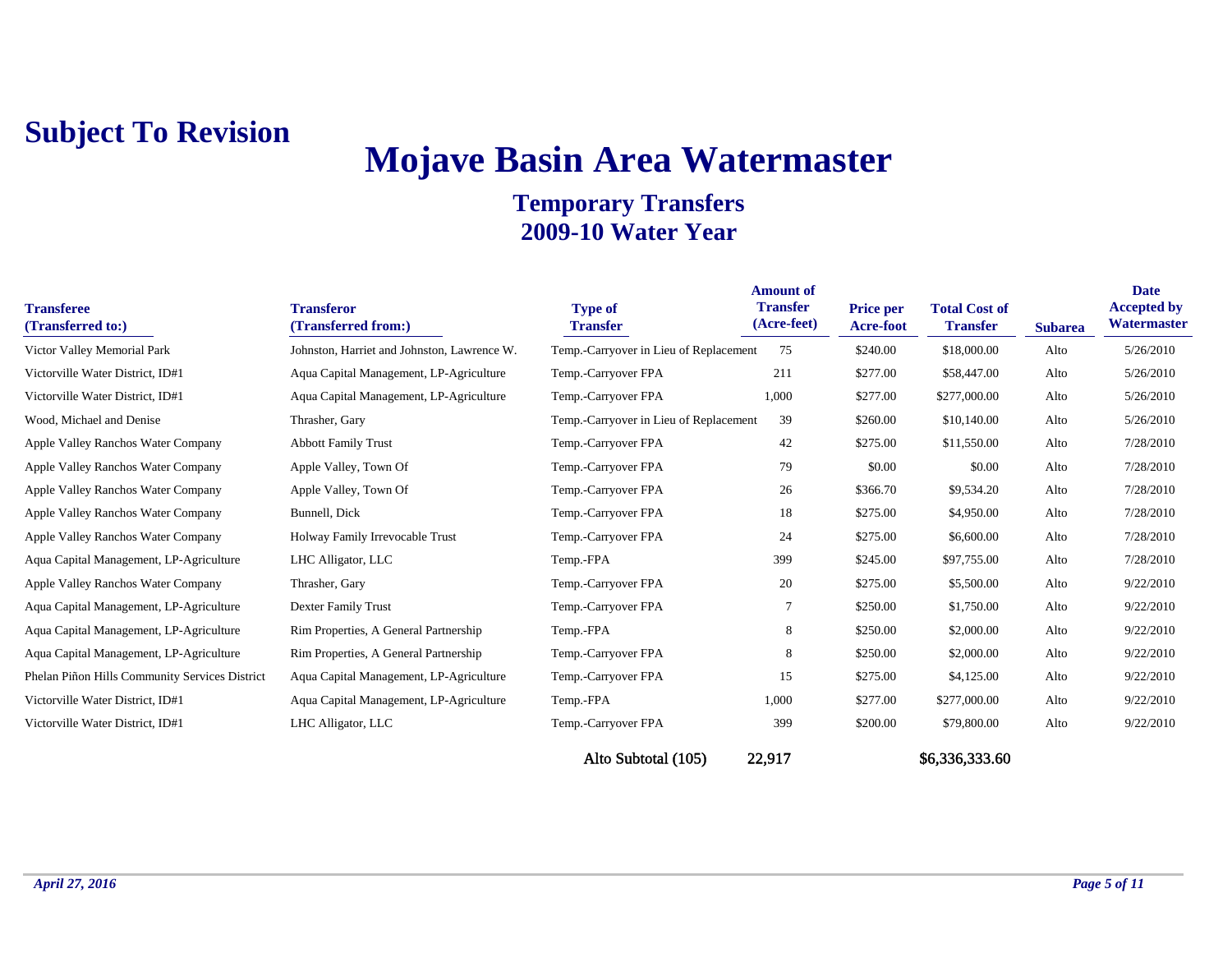# **Mojave Basin Area Watermaster**

| <b>Transferee</b><br>(Transferred to:)    | <b>Transferor</b><br>(Transferred from:)    | <b>Type of</b><br><b>Transfer</b>      | <b>Amount of</b><br><b>Transfer</b><br>(Acre-feet) | <b>Price per</b><br><b>Acre-foot</b> | <b>Total Cost of</b><br><b>Transfer</b> | <b>Subarea</b> | <b>Date</b><br><b>Accepted by</b><br>Watermaster |
|-------------------------------------------|---------------------------------------------|----------------------------------------|----------------------------------------------------|--------------------------------------|-----------------------------------------|----------------|--------------------------------------------------|
| Hanson Aggregates WRP, Inc.               | Aqua Capital Management, LP                 | Temp.-Carryover in Lieu of Replacement | 36                                                 | \$40.00                              | \$1,440.00                              | Baja           | 5/26/2010                                        |
| Irvin, Bertrand W.                        | Jackson, James N. Jr Revocable Living Trust | Temp.-Carryover FPA                    | 37                                                 | \$0.00                               | \$0.00                                  | Baja           | 5/26/2010                                        |
| Lake Jodie Property Owners Association    | Aqua Capital Management, LP                 | Temp.-Carryover FPA                    | 200                                                | \$20.00                              | \$4,000.00                              | Baja           | 5/26/2010                                        |
| Lake Jodie Property Owners Association    | Aqua Capital Management, LP                 | Temp.-Carryover in Lieu of Replacement | 12                                                 | \$20.00                              | \$240.00                                | Baja           | 5/26/2010                                        |
| O. F. D. L., Inc.                         | Western Horizon Associates, Inc.            | Temp.-Carryover in Lieu of Replacement | 84                                                 | \$27.50                              | \$2,310.00                              | Baja           | 5/26/2010                                        |
| Service Rock Products Corporation         | Western Horizon Associates, Inc.            | Temp.-Carryover in Lieu of Replacement | 6                                                  | \$27.50                              | \$165.00                                | Baja           | 5/26/2010                                        |
| Sundown Lakes, Inc.                       | Western Horizon Associates, Inc.            | Temp.-Carryover in Lieu of Replacement | 100                                                | \$27.50                              | \$2,750.00                              | Baja           | 5/26/2010                                        |
| Wet Set, Inc.                             | Aqua Capital Management, LP                 | Temp.-Carryover in Lieu of Replacement | 63                                                 | \$20.00                              | \$1,260.00                              | Baja           | 5/26/2010                                        |
| WLSR, Inc.                                | Western Horizon Associates, Inc.            | Temp.-Carryover in Lieu of Replacement | 24                                                 | \$27.50                              | \$660.00                                | Baja           | 5/26/2010                                        |
| De Jong Family Trust                      | Kasner Family Limited Partnership           | Temp.-Carryover FPA                    | 1,121                                              | \$0.00                               | \$0.00                                  | Baja           | 7/28/2010                                        |
| De Jong Family Trust                      | Kasner, Robert                              | Temp.-Carryover FPA                    | 766                                                | \$0.00                               | \$0.00                                  | Baja           | 7/28/2010                                        |
| Daggett Community Services District       | Western Horizon Associates, Inc.            | Temp.-Carryover FPA                    | 130                                                | \$27.50                              | \$3,575.00                              | Baja           | 9/22/2010                                        |
| Kim, Joon Ho and Mal Boon Revocable Trust | De Jong Family Trust                        | Temp.-Carryover FPA                    | 300                                                | \$0.00                               | \$0.00                                  | Baja           | 9/22/2010                                        |
| Sunray Energy, Inc.                       | Reliant Energy Coolwater L.L.C.             | Temp.-Carryover FPA                    | 250                                                | \$0.00                               | \$0.00                                  | Baja           | 9/22/2010                                        |
|                                           |                                             | Baja Subtotal (14)                     | 3,129                                              |                                      | \$16,400.00                             |                |                                                  |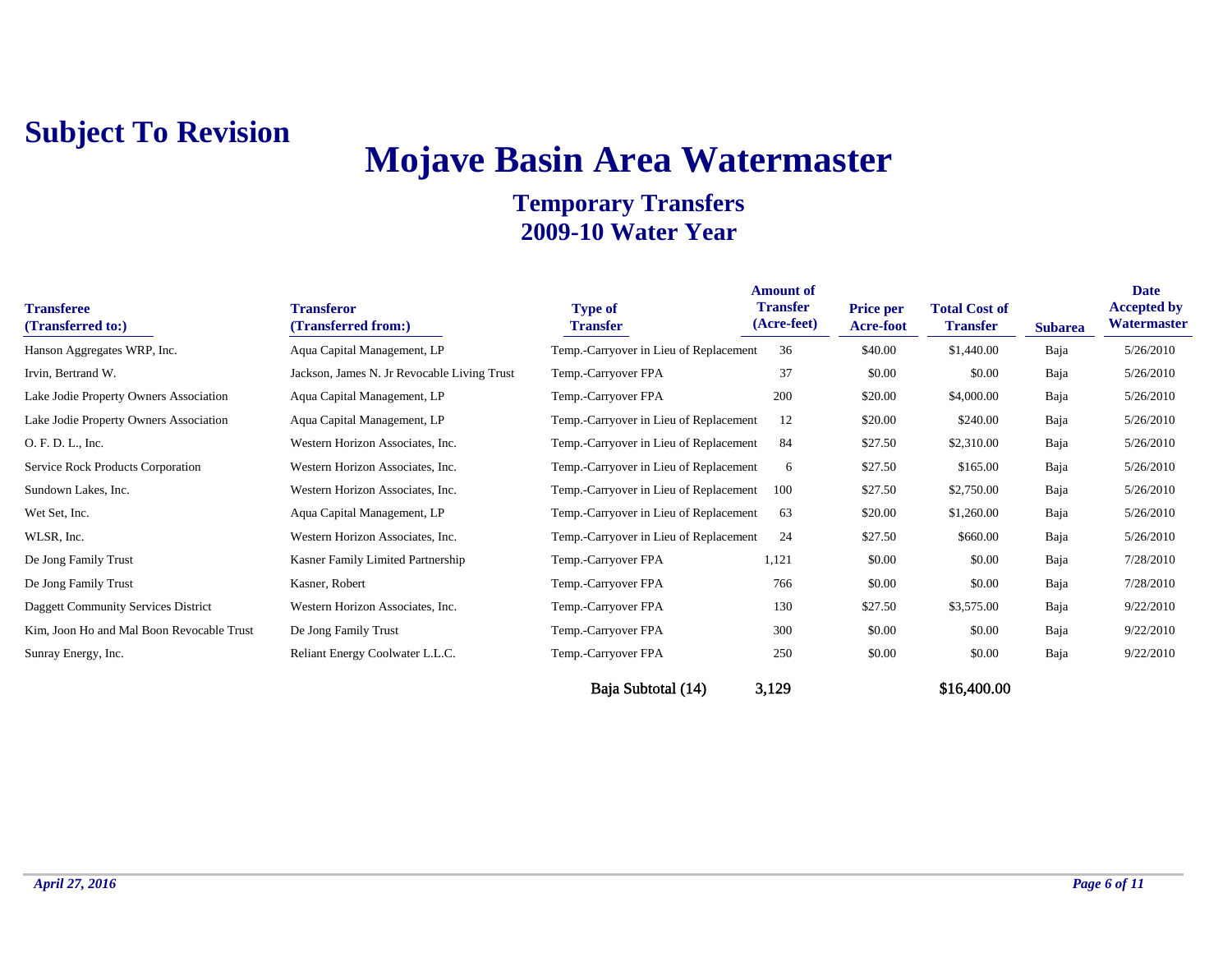# **Mojave Basin Area Watermaster**

| <b>Transferee</b><br>(Transferred to:)      | <b>Transferor</b><br>(Transferred from:)   | <b>Type of</b><br><b>Transfer</b> | <b>Amount of</b><br><b>Transfer</b><br>(Acre-feet) | <b>Price per</b><br><b>Acre-foot</b> | <b>Total Cost of</b><br><b>Transfer</b> | <b>Subarea</b> | <b>Date</b><br><b>Accepted by</b><br>Watermaster |
|---------------------------------------------|--------------------------------------------|-----------------------------------|----------------------------------------------------|--------------------------------------|-----------------------------------------|----------------|--------------------------------------------------|
| <b>Abbott Family Trust</b>                  | Golden State Water Company                 | Temp.-Carryover in Lieu of Makeup | 8                                                  | \$40.00                              | \$320.00                                | C/A            | 5/26/2010                                        |
| Adelanto, City Of - George A F B - Combined | Adelanto, City Of                          | Temp.-Carryover in Lieu of Makeup | 308                                                | \$0.00                               | \$0.00                                  | C/A            | 5/26/2010                                        |
| Adelanto, City Of - George A F B - Combined | Atchison, Topeka, Santa Fe Railway Company | Temp.-Carryover in Lieu of Makeup | 37                                                 | \$45.00                              | \$1,665.00                              | C/A            | 5/26/2010                                        |
| Adelanto, City Of - George A F B - Combined | Dorrance, David W. and Tamela L.           | Temp.-FPA in Lieu of Makeup       | 13                                                 | \$45.00                              | \$585.00                                | C/A            | 5/26/2010                                        |
| Adelanto, City Of - George A F B - Combined | Hanify, Michael D., dba - White Bear Ranch | Temp.-Carryover in Lieu of Makeup | 72                                                 | \$45.00                              | \$3,240.00                              | C/A            | 5/26/2010                                        |
| Adelanto, City Of - George A F B - Combined | Werner, Andrew J.                          | Temp.-FPA in Lieu of Makeup       | 15                                                 | \$45.00                              | \$675.00                                | C/A            | 5/26/2010                                        |
| Adelanto, City Of - George A F B - Combined | Western Development and Storage, LLC       | Temp.-FPA in Lieu of Makeup       | 5                                                  | \$45.00                              | \$225.00                                | C/A            | 5/26/2010                                        |
| Adelanto, City Of - George A F B - Combined | Yang, Young Mo                             | Temp.-Carryover in Lieu of Makeup | 50                                                 | \$45.00                              | \$2,250.00                              | C/A            | 5/26/2010                                        |
| Agcon, Inc.                                 | Yang, Young Mo                             | Temp.-Carryover in Lieu of Makeup | 14                                                 | \$45.00                              | \$630.00                                | C/A            | 5/26/2010                                        |
| Apple Valley Country Club                   | Yang, Young Mo                             | Temp.-Carryover in Lieu of Makeup | 10                                                 | \$50.00                              | \$500.00                                | C/A            | 5/26/2010                                        |
| Apple Valley Foothill County Water District | Apple Valley Heights County Water District | Temp.-FPA in Lieu of Makeup       | 11                                                 | \$70.00                              | \$770.00                                | C/A            | 5/26/2010                                        |
| Apple Valley Heights County Water District  | Apple Valley Heights County Water District | Temp.-Carryover in Lieu of Makeup | 8                                                  | \$0.00                               | \$0.00                                  | C/A            | 5/26/2010                                        |
| Apple Valley Ranchos Water Company          | Hill, Melvin                               | Temp.-Carryover in Lieu of Makeup | 1,218                                              | \$50.00                              | \$60,900.00                             | C/A            | 5/26/2010                                        |
| Apple Valley View Mutual Water Company      | Apple Valley Heights County Water District | Temp.-FPA in Lieu of Makeup       |                                                    | \$70.00                              | \$70.00                                 | C/A            | 5/26/2010                                        |
| Apple Valley View Mutual Water Company      | Apple Valley Heights County Water District | Temp.-Carryover in Lieu of Makeup | 2                                                  | \$70.00                              | \$140.00                                | C/A            | 5/26/2010                                        |
| Apple Valley, Town Of                       | Aqua Capital Management, LP                | Temp.-FPA in Lieu of Makeup       | 13                                                 | \$50.00                              | \$650.00                                | C/A            | 5/26/2010                                        |
| Aqua Capital Management, LP-Agriculture     | Aqua Capital Management, LP                | Temp.-Carryover in Lieu of Makeup | 7                                                  | \$0.00                               | \$0.00                                  | C/A            | 5/26/2010                                        |
| <b>Beinschroth Family Trust</b>             | Pacific Gas and Electric                   | Temp.-Carryover in Lieu of Makeup | 13                                                 | \$45.00                              | \$585.00                                | C/A            | 5/26/2010                                        |
| Beinschroth, A. J.                          | Pacific Gas and Electric                   | Temp.-Carryover in Lieu of Makeup | 8                                                  | \$45.00                              | \$360.00                                | C/A            | 5/26/2010                                        |
| CDFG - Mojave Narrows Regional Park         | Aqua Capital Management, LP                | Temp.-FPA in Lieu of Makeup       | 78                                                 | \$50.00                              | \$3,900.00                              | C/A            | 5/26/2010                                        |
| Cemex, Inc.                                 | Yang, Young Mo                             | Temp.-Carryover in Lieu of Makeup | 95                                                 | \$50.00                              | \$4,750.00                              | C/A            | 5/26/2010                                        |
| Golden State Water Company                  | Golden State Water Company                 | Temp.-Carryover in Lieu of Makeup | 60                                                 | \$30.00                              | \$1,800.00                              | C/A            | 5/26/2010                                        |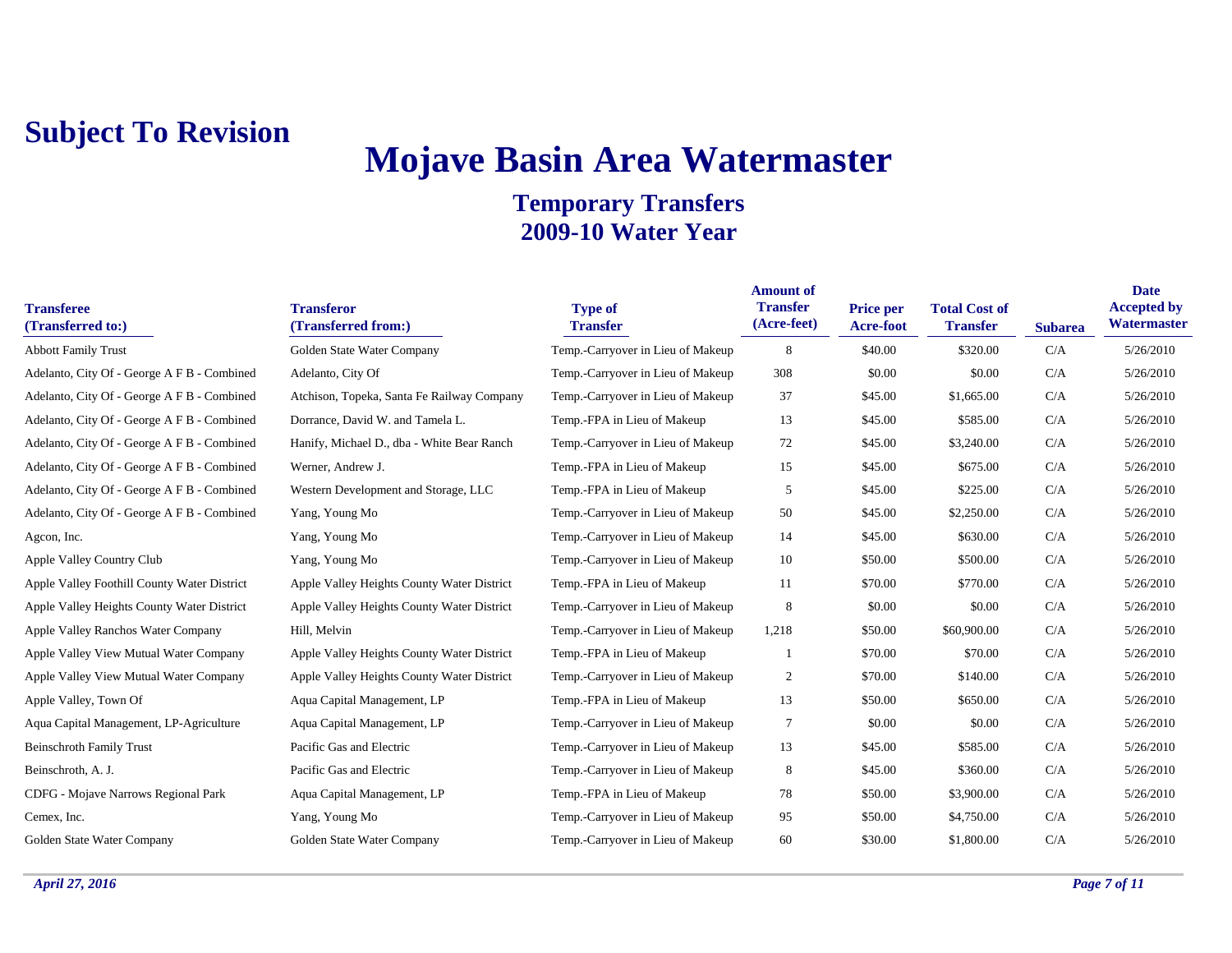# **Mojave Basin Area Watermaster**

| <b>Transferee</b><br>(Transferred to:)         | <b>Transferor</b><br>(Transferred from:)   | <b>Type of</b><br><b>Transfer</b> | <b>Amount of</b><br><b>Transfer</b><br>(Acre-feet) | <b>Price per</b><br>Acre-foot | <b>Total Cost of</b><br><b>Transfer</b> | <b>Subarea</b> | <b>Date</b><br><b>Accepted by</b><br>Watermaster |
|------------------------------------------------|--------------------------------------------|-----------------------------------|----------------------------------------------------|-------------------------------|-----------------------------------------|----------------|--------------------------------------------------|
| <b>Hamilton Family Trust</b>                   | Golden State Water Company                 | Temp.-Carryover in Lieu of Makeup | 6                                                  | \$40.00                       | \$240.00                                | C/A            | 5/26/2010                                        |
| Helendale Community Services District          | Golden State Water Company                 | Temp.-Carryover in Lieu of Makeup | 171                                                | \$30.00                       | \$5,130.00                              | C/A            | 5/26/2010                                        |
| Helendale Community Services District          | Helendale Community Services District      | Temp.-FPA in Lieu of Makeup       | 16                                                 | \$0.00                        | \$0.00                                  | C/A            | 5/26/2010                                        |
| Hesperia Water District                        | Aqua Capital Management, LP                | Temp.-FPA in Lieu of Makeup       | 289                                                | \$50.00                       | \$14,450.00                             | C/A            | 5/26/2010                                        |
| Hesperia Water District                        | Contratto, Ersula                          | Temp.-Carryover in Lieu of Makeup | 119                                                | \$50.00                       | \$5,950.00                              | C/A            | 5/26/2010                                        |
| Hesperia Water District                        | Jordan Family Trust                        | Temp.-Carryover in Lieu of Makeup | 332                                                | \$50.00                       | \$16,600.00                             | C/A            | 5/26/2010                                        |
| Hesperia Water District                        | Kim, Jin S. and Hyun H.                    | Temp.-Carryover in Lieu of Makeup | 152                                                | \$50.00                       | \$7,600.00                              | C/A            | 5/26/2010                                        |
| Hi-Grade Materials Company                     | Yang, Young Mo                             | Temp.-Carryover in Lieu of Makeup |                                                    | \$45.00                       | \$45.00                                 | C/A            | 5/26/2010                                        |
| <b>Jess Ranch Water Company</b>                | Hill, Melvin                               | Temp.-Carryover in Lieu of Makeup | 161                                                | \$50.00                       | \$8,050.00                              | C/A            | 5/26/2010                                        |
| Johnson, Carlean                               | Golden State Water Company                 | Temp.-Carryover in Lieu of Makeup | 3                                                  | \$40.00                       | \$120.00                                | C/A            | 5/26/2010                                        |
| Kemper Campbell Ranch                          | Yang, Young Mo                             | Temp.-Carryover in Lieu of Makeup | 11                                                 | \$50.00                       | \$550.00                                | C/A            | 5/26/2010                                        |
| Luckey, Manley J.                              | Aqua Capital Management, LP                | Temp.-FPA in Lieu of Makeup       | 19                                                 | \$50.00                       | \$950.00                                | C/A            | 5/26/2010                                        |
| Mariana Ranchos County Water District          | Smith, Robert A.                           | Temp.-Carryover in Lieu of Makeup | 16                                                 | \$60.00                       | \$960.00                                | C/A            | 5/26/2010                                        |
| Navajo Mutual Water Company                    | Smith, Robert A.                           | Temp.-Carryover in Lieu of Makeup | 5                                                  | \$60.00                       | \$300.00                                | C/A            | 5/26/2010                                        |
| Phelan Piñon Hills Community Services District | Aqua Capital Management, LP                | Temp.-FPA in Lieu of Makeup       | 23                                                 | \$50.00                       | \$1,150.00                              | C/A            | 5/26/2010                                        |
| Rancheritos Mutual Water Company               | Aqua Capital Management, LP                | Temp.-FPA in Lieu of Makeup       | 11                                                 | \$50.00                       | \$550.00                                | C/A            | 5/26/2010                                        |
| Riverside Cement Company - Agriculture         | Atchison, Topeka, Santa Fe Railway Company | Temp.-Carryover in Lieu of Makeup | 15                                                 | \$50.00                       | \$750.00                                | C/A            | 5/26/2010                                        |
| Riverside Cement Company - Agriculture         | Werner, Andrew J.                          | Temp.-Carryover in Lieu of Makeup | 15                                                 | \$50.00                       | \$750.00                                | C/A            | 5/26/2010                                        |
| Riverside Cement Company - Agriculture         | Western Development and Storage, LLC       | Temp.-Carryover in Lieu of Makeup | 5                                                  | \$50.00                       | \$250.00                                | C/A            | 5/26/2010                                        |
| Riverside Cement Company - Oro Grande Plant    | Atchison, Topeka, Santa Fe Railway Company | Temp.-Carryover in Lieu of Makeup | 44                                                 | \$50.00                       | \$2,200.00                              | C/A            | 5/26/2010                                        |
| Riverside Cement Company - Oro Grande Plant    | Dorrance, David W. and Tamela L.           | Temp.-Carryover in Lieu of Makeup | 16                                                 | \$50.00                       | \$800.00                                | C/A            | 5/26/2010                                        |
| San Bernardino County Service Area 42          | Aqua Capital Management, LP                | Temp.-FPA in Lieu of Makeup       | 10                                                 | \$50.00                       | \$500.00                                | C/A            | 5/26/2010                                        |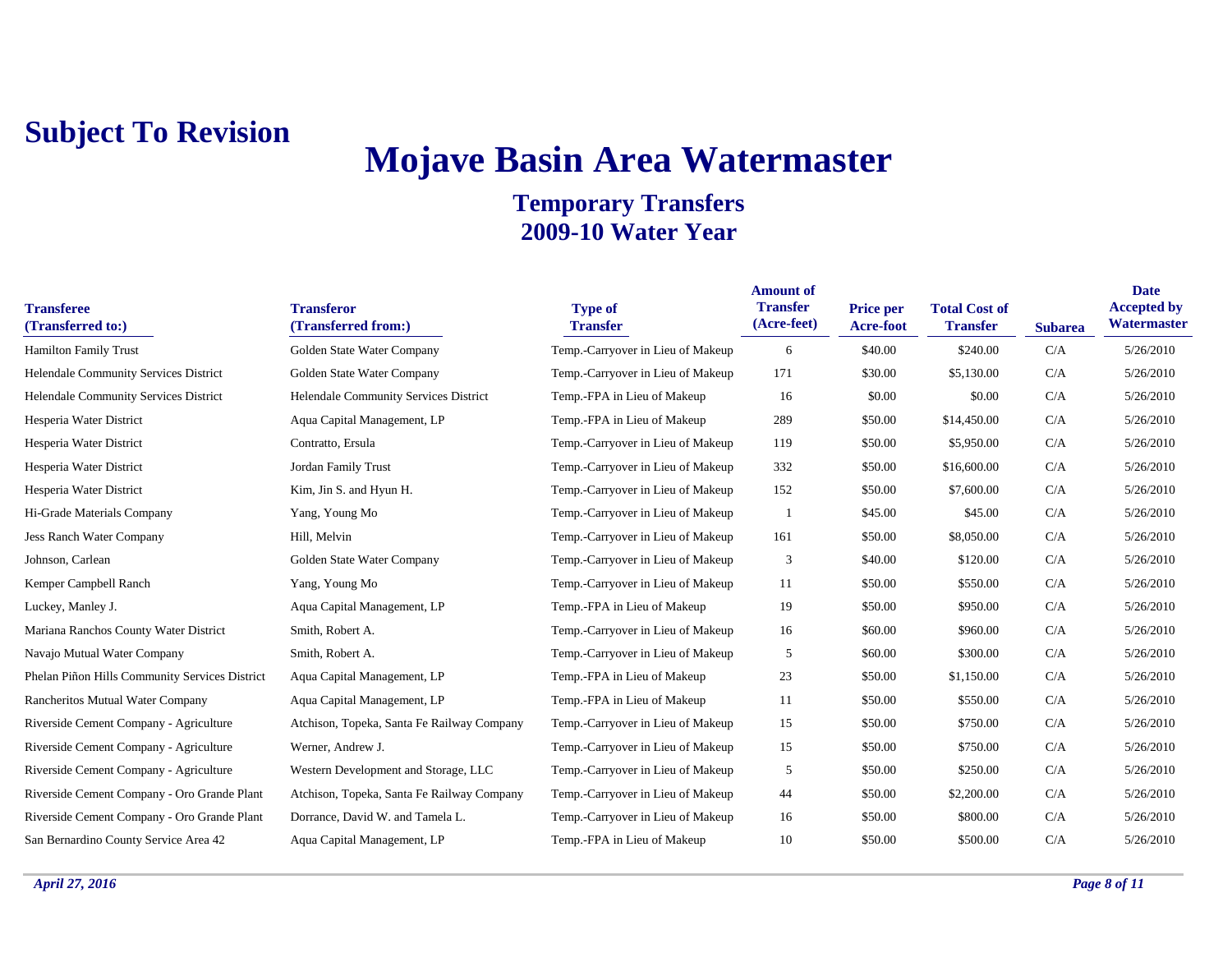# **Mojave Basin Area Watermaster**

| <b>Transferee</b><br>(Transferred to:)   | <b>Transferor</b><br>(Transferred from:) | <b>Type of</b><br><b>Transfer</b> | <b>Amount of</b><br><b>Transfer</b><br>(Acre-feet) | Price per<br>Acre-foot | <b>Total Cost of</b><br><b>Transfer</b> | <b>Subarea</b> | <b>Date</b><br><b>Accepted by</b><br>Watermaster |
|------------------------------------------|------------------------------------------|-----------------------------------|----------------------------------------------------|------------------------|-----------------------------------------|----------------|--------------------------------------------------|
| San Bernardino County Service Area 64    | Aqua Capital Management, LP              | Temp.-FPA in Lieu of Makeup       | 242                                                | \$50.00                | \$12,100.00                             | C/A            | 5/26/2010                                        |
| San Bernardino County Service Area 70J   | Aqua Capital Management, LP              | Temp.-FPA in Lieu of Makeup       | 64                                                 | \$50.00                | \$3,200.00                              | C/A            | 5/26/2010                                        |
| Sapp, Robert D. and Lee, Teresa J.       | Aqua Capital Management, LP              | Temp.-FPA in Lieu of Makeup       | 2                                                  | \$50.00                | \$100.00                                | C/A            | 5/26/2010                                        |
| Service Rock Products Corporation        | Service Rock Products Corporation        | Temp.-Carryover in Lieu of Makeup | 2                                                  | \$0.00                 | \$0.00                                  | C/A            | 5/26/2010                                        |
| <b>Silver Lakes Association</b>          | Soppeland, Wayne                         | Temp.-Carryover in Lieu of Makeup | 325                                                | \$57.00                | \$18,525.00                             | C/A            | 5/26/2010                                        |
| Simmons, Jack H. and Ethun, Claudia      | Golden State Water Company               | Temp.-Carryover in Lieu of Makeup | 9                                                  | \$40.00                | \$360.00                                | C/A            | 5/26/2010                                        |
| Spring Valley Lake Association           | Aqua Capital Management, LP              | Temp.-FPA in Lieu of Makeup       | 194                                                | \$50.00                | \$9,700.00                              | C/A            | 5/26/2010                                        |
| Spring Valley Lake Country Club          | Yang, Young Mo                           | Temp.-Carryover in Lieu of Makeup | 106                                                | \$45.00                | \$4,770.00                              | C/A            | 5/26/2010                                        |
| Thrasher, Gary                           | Yang, Young Mo                           | Temp.-Carryover in Lieu of Makeup | 5                                                  | \$50.00                | \$250.00                                | C/A            | 5/26/2010                                        |
| Van Berg, Jack C.                        | Aqua Capital Management, LP              | Temp.-FPA in Lieu of Makeup       | 3                                                  | \$50.00                | \$150.00                                | C/A            | 5/26/2010                                        |
| Victor Valley Community College District | Frates, D. Cole                          | Temp.-Carryover in Lieu of Makeup | 11                                                 | \$50.00                | \$550.00                                | C/A            | 5/26/2010                                        |
| Victor Valley Community College District | Yang, Young Mo                           | Temp.-Carryover in Lieu of Makeup | 5                                                  | \$50.00                | \$250.00                                | C/A            | 5/26/2010                                        |
| Victorville Water District, ID#1         | Aqua Capital Management, LP              | Temp.-Carryover in Lieu of Makeup | 808                                                | \$50.00                | \$40,400.00                             | C/A            | 5/26/2010                                        |
| Victorville Water District, ID#1         | Victorville Water District, ID#1         | Temp.-Carryover in Lieu of Makeup | 637                                                | \$0.00                 | \$0.00                                  | C/A            | 5/26/2010                                        |
| Victorville Water District, ID#2         | Aqua Capital Management, LP              | Temp.-Carryover in Lieu of Makeup | 91                                                 | \$50.00                | \$4,550.00                              | C/A            | 5/26/2010                                        |
| Victorville Water District, ID#2         | Aqua Capital Management, LP              | Temp.-FPA in Lieu of Makeup       | 94                                                 | \$50.00                | \$4,700.00                              | C/A            | 5/26/2010                                        |
| Westland Industries, Inc.                | <b>Brommer Family Trust</b>              | Temp.-Carryover in Lieu of Makeup | 4                                                  | \$60.00                | \$240.00                                | C/A            | 5/26/2010                                        |
|                                          |                                          | C/A Subtotal (61)                 | 6,088                                              |                        | \$251,755.00                            |                |                                                  |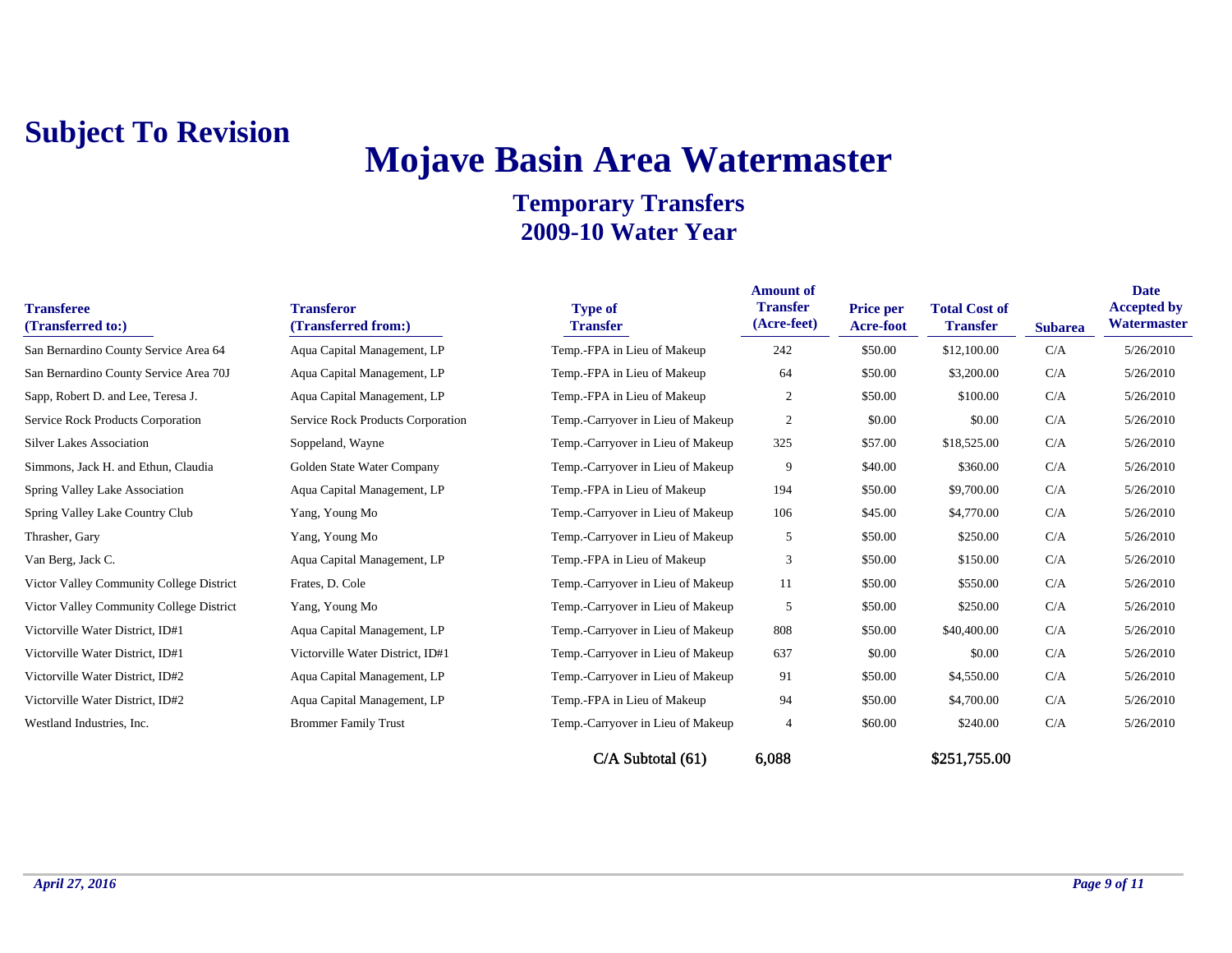# **Mojave Basin Area Watermaster**

| <b>Transferee</b><br>(Transferred to:) | <b>Transferor</b><br>(Transferred from:) | <b>Type of</b><br><b>Transfer</b>      | <b>Amount of</b><br><b>Transfer</b><br>(Acre-feet) | <b>Price per</b><br>Acre-foot | <b>Total Cost of</b><br><b>Transfer</b> | <b>Subarea</b> | <b>Date</b><br><b>Accepted by</b><br>Watermaster |
|----------------------------------------|------------------------------------------|----------------------------------------|----------------------------------------------------|-------------------------------|-----------------------------------------|----------------|--------------------------------------------------|
| Abengoa Solar, Inc.                    | Desert View Dairy                        | Carryover - Included with BAP          | 700                                                |                               |                                         | Centro         | 5/26/2010                                        |
| Adelanto, City Of                      | Aqua Capital Management, LP              | Temp.-FPA                              | 200                                                | \$50.00                       | \$10,000.00                             | Centro         | 5/26/2010                                        |
| Bar-Len Mutual Water Company           | Soppeland, Wayne                         | Temp.-Carryover in Lieu of Replacement | 3                                                  | \$60.00                       | \$180.00                                | Centro         | 5/26/2010                                        |
| Hi Desert Mutual Water Company         | Soppeland, Wayne                         | Temp.-Carryover in Lieu of Replacement | 6                                                  | \$60.00                       | \$360.00                                | Centro         | 5/26/2010                                        |
| Rios, Mariano V.                       | Soppeland, Wayne                         | Temp.-Carryover in Lieu of Replacement | $\overline{2}$                                     | \$60.00                       | \$120.00                                | Centro         | 5/26/2010                                        |
| Vernola Trust, Pat and Mary Ann        | Golden State Water Company               | Temp.-Carryover FPA                    | 1,500                                              | \$5.00                        | \$7,500.00                              | Centro         | 9/22/2010                                        |
| Vernola Trust, Pat and Mary Ann        | Huerta, Hector                           | Temp.-Carryover FPA                    | 100                                                | \$1.00                        | \$100.00                                | Centro         | 9/22/2010                                        |
| Victorville Water District, ID#1       | Aqua Capital Management, LP              | Temp.-FPA                              | 627                                                | \$50.00                       | \$31,350.00                             | Centro         | 9/22/2010                                        |
|                                        |                                          | Centro Subtotal (8)                    | 3,138                                              |                               | \$49,610.00                             |                |                                                  |
| Desert Dawn Mutual Water Company       | Gabrych, Eugene                          | Temp.-Carryover FPA                    | 10                                                 | \$40.00                       | \$400.00                                | Este           | 5/26/2010                                        |
| Juniper Riviera County Water District  | Gabrych, Eugene                          | Temp.-Carryover in Lieu of Replacement | 16                                                 | \$40.00                       | \$640.00                                | Este           | 5/26/2010                                        |
| Juniper Riviera County Water District  | Gabrych, Eugene                          | Temp.-Carryover FPA                    | 29                                                 | \$40.00                       | \$1,160.00                              | Este           | 5/26/2010                                        |
| Robertson's Ready Mix                  | Mitsubishi Cement Corporation            | Temp.-Carryover in Lieu of Replacement | 52                                                 | \$75.00                       | \$3,900.00                              | Este           | 5/26/2010                                        |
| San Bernardino County Service Area 29  | Bell, Chuck                              | Temp.-Carryover in Lieu of Replacement | 28                                                 | \$0.00                        | \$0.00                                  | Este           | 5/26/2010                                        |
| Weiser, Sidney and Raquel              | Gabrych, Eugene                          | Temp.-Carryover FPA                    | 36                                                 | \$40.00                       | \$1,440.00                              | Este           | 5/26/2010                                        |
|                                        |                                          | Este Subtotal (6)                      | 171                                                |                               | \$7,540.00                              |                |                                                  |